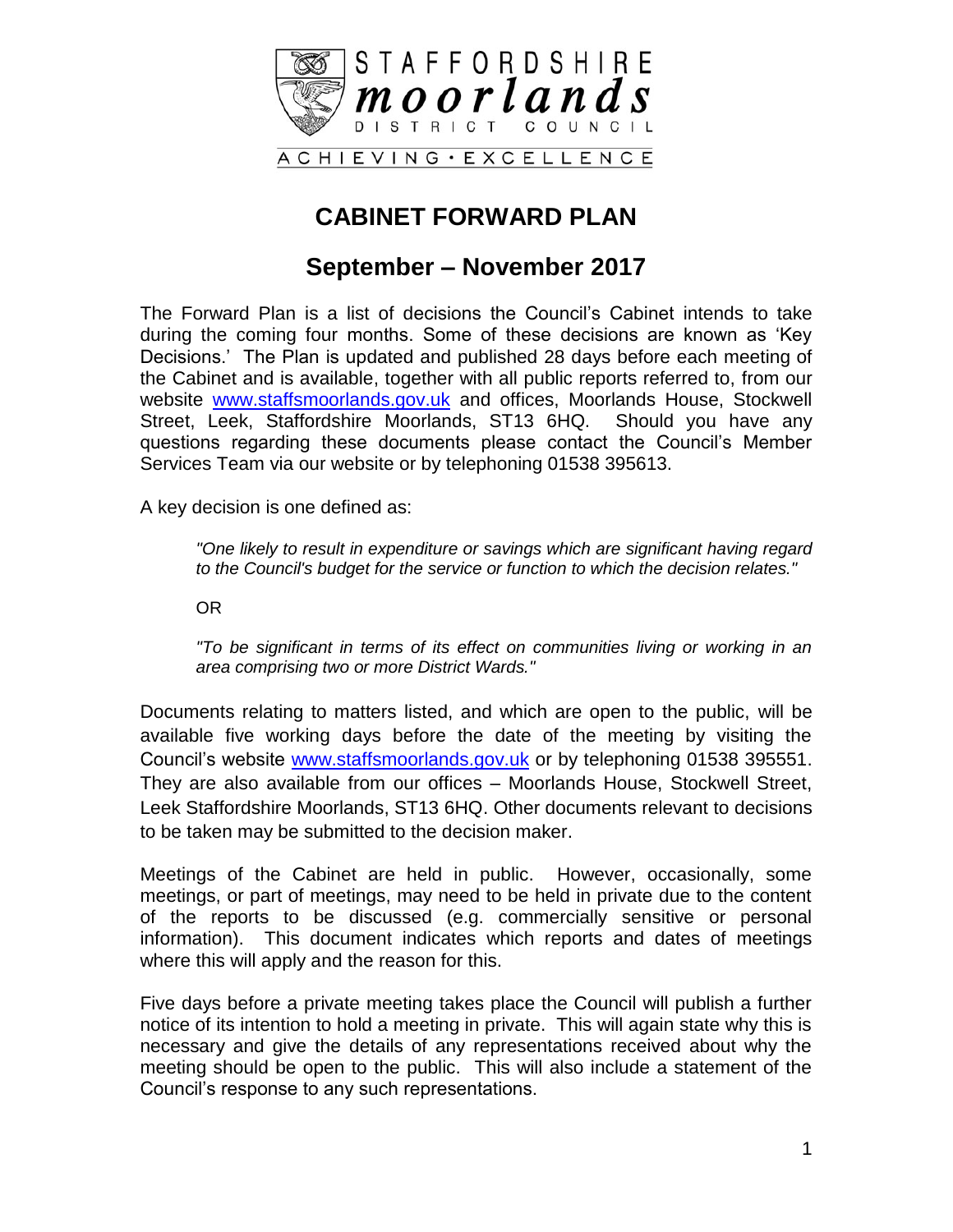# **I N D E X**

| <b>Matter to be decided</b>                                                     | Date of decision<br>to be made | Page<br>No. |
|---------------------------------------------------------------------------------|--------------------------------|-------------|
| <b>COMMUNITIES, LEISURE, SPORT, PARKS, COUNTRYSIDE AND</b><br><b>HOUSING</b>    |                                |             |
| Safeguarding Children and Adults at Risk of Abuse and Neglect                   | 10 October 2017                | 3           |
| <b>ENVIRONMENT</b>                                                              |                                |             |
| Policy on Enforcement of Environmental Crimes                                   | 10 October 2017                | 4           |
| <b>LEADER</b>                                                                   |                                |             |
| <b>Business Rates Revaluation and Local Discretionary Rate Relief</b><br>Scheme | 10 October 2017                | 5           |
| PLANNING, DEVELOPMENT AND PROPERTY                                              |                                |             |
| <b>Appointment of Structural Engineer</b>                                       | 10 October 2017                | 6           |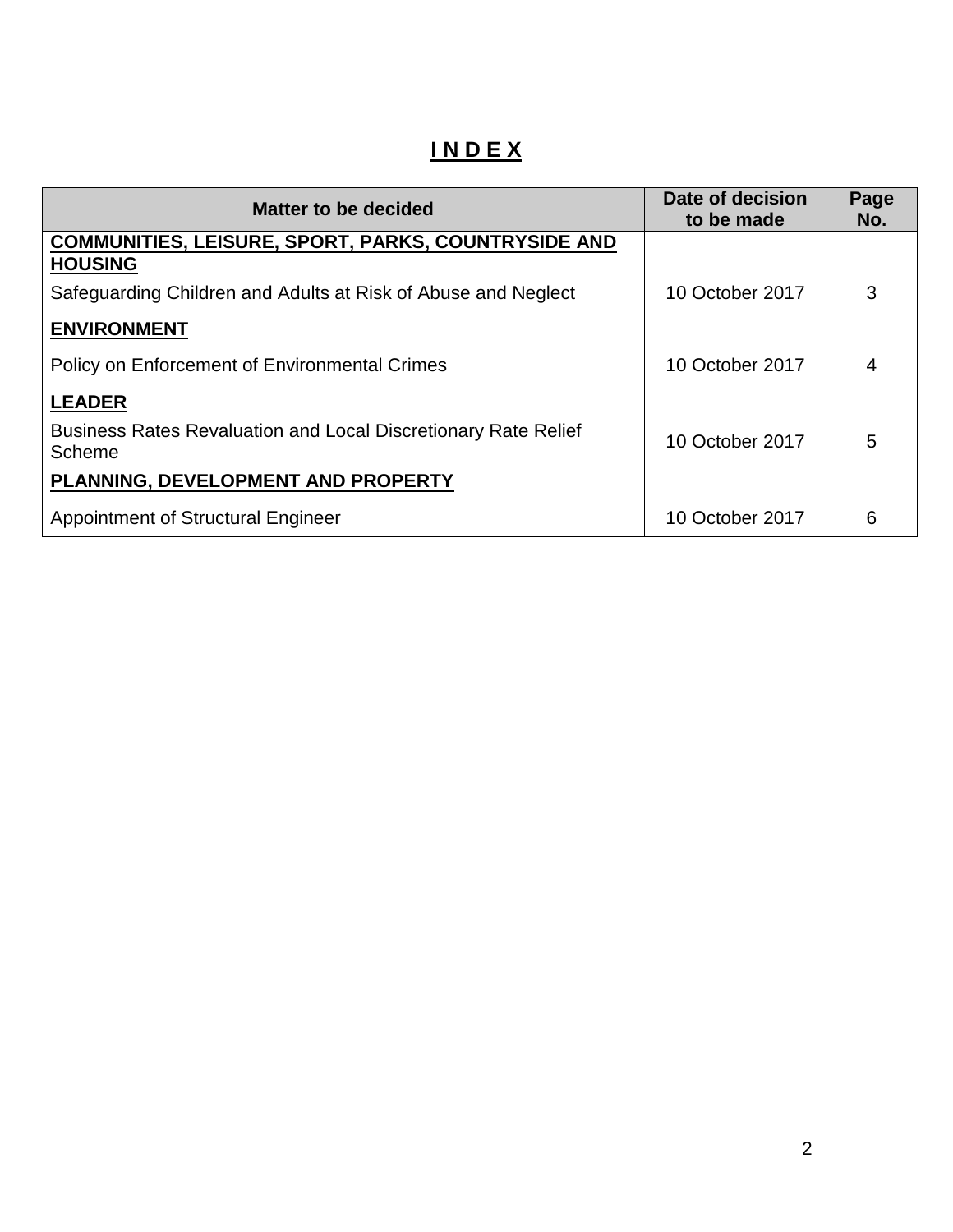# **Communities, Leisure, Sport, Parks, Countryside And Housing**

| <b>Matter for decision</b>                                        | Safeguarding Children and Adults at Risk of<br>Abuse and Neglect |
|-------------------------------------------------------------------|------------------------------------------------------------------|
| Key decision to be made on<br>behalf of the Council               | <b>No</b>                                                        |
| <b>Decision maker</b>                                             | Cabinet – Cllrs Ralphs, Forrester, Bowen, Hall,<br>and Wain      |
| <b>Expected date of decision</b>                                  | 10 October 2017                                                  |
| <b>Relevant Portfolio Holder</b>                                  | <b>Cllr Bowen</b>                                                |
| <b>Relevant Overview &amp; Scrutiny</b><br><b>Panel</b>           | Community                                                        |
| Documents submitted to the<br>decision taker for<br>consideration | Report of the Executive Director (People)                        |
| <b>Public/Private report</b>                                      | <b>Public</b>                                                    |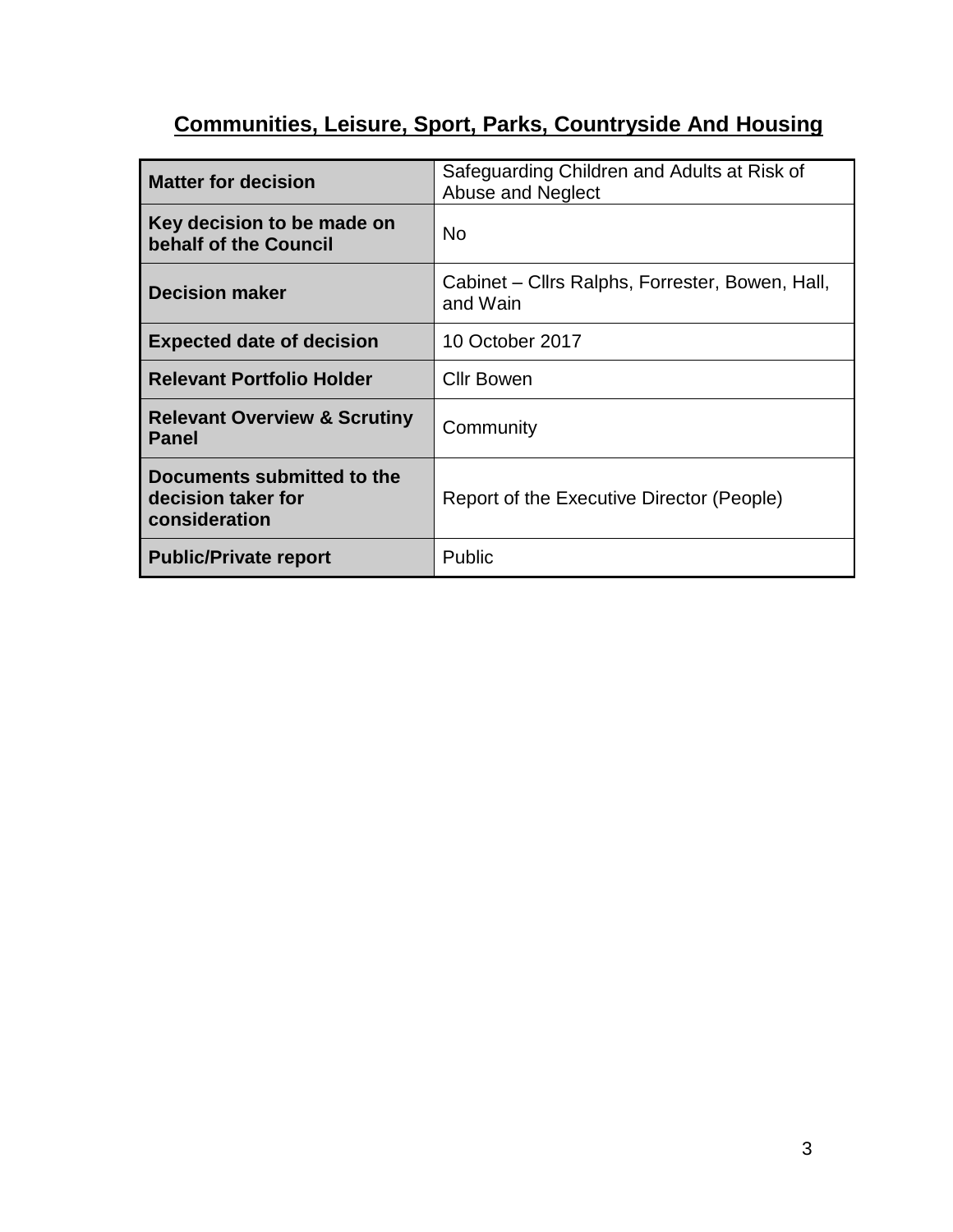#### **Environment**

| <b>Matter for decision</b>                                        | Policy on Enforcement of Environmental Crimes               |
|-------------------------------------------------------------------|-------------------------------------------------------------|
| Key decision to be made on<br>behalf of the Council               | Yes                                                         |
| <b>Decision maker</b>                                             | Cabinet – Cllrs Ralphs, Forrester, Bowen, Hall,<br>and Wain |
| <b>Expected date of decision</b>                                  | 10 October 2017                                             |
| <b>Relevant Portfolio Holder</b>                                  | <b>Cllr Forrester</b>                                       |
| <b>Relevant Overview &amp; Scrutiny</b><br><b>Panel</b>           | Community                                                   |
| Documents submitted to the<br>decision taker for<br>consideration | Report of the Executive Director (People)                   |
| <b>Public/Private report</b>                                      | Public                                                      |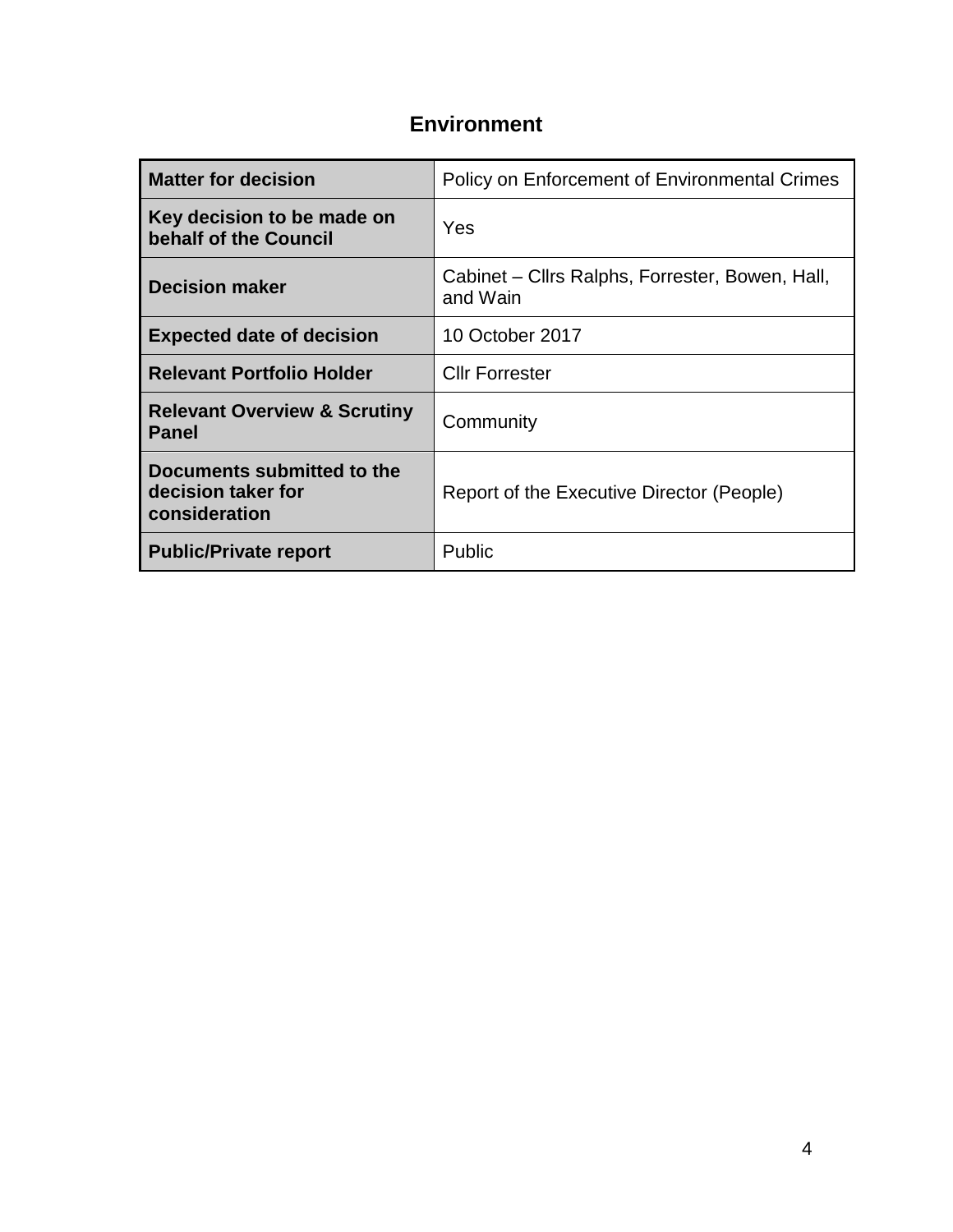### **Leader**

| <b>Matter for decision</b>                                        | <b>Business Rates Revaluation and Local</b><br><b>Discretionary Rate Relief Scheme</b> |
|-------------------------------------------------------------------|----------------------------------------------------------------------------------------|
| Key decision to be made on<br>behalf of the Council               | Yes                                                                                    |
| <b>Decision maker</b>                                             | Cabinet – Cllrs Ralphs, Forrester, Bowen, Hall,<br>and Wain                            |
| <b>Expected date of decision</b>                                  | 10 October 2017                                                                        |
| <b>Relevant Portfolio Holder</b>                                  | <b>Cllr Ralphs</b>                                                                     |
| <b>Relevant Overview &amp; Scrutiny</b><br><b>Panel</b>           | Resources                                                                              |
| Documents submitted to the<br>decision taker for<br>consideration | Report of the Executive Director<br>(Transformation)                                   |
| <b>Public/Private report</b>                                      | Public                                                                                 |